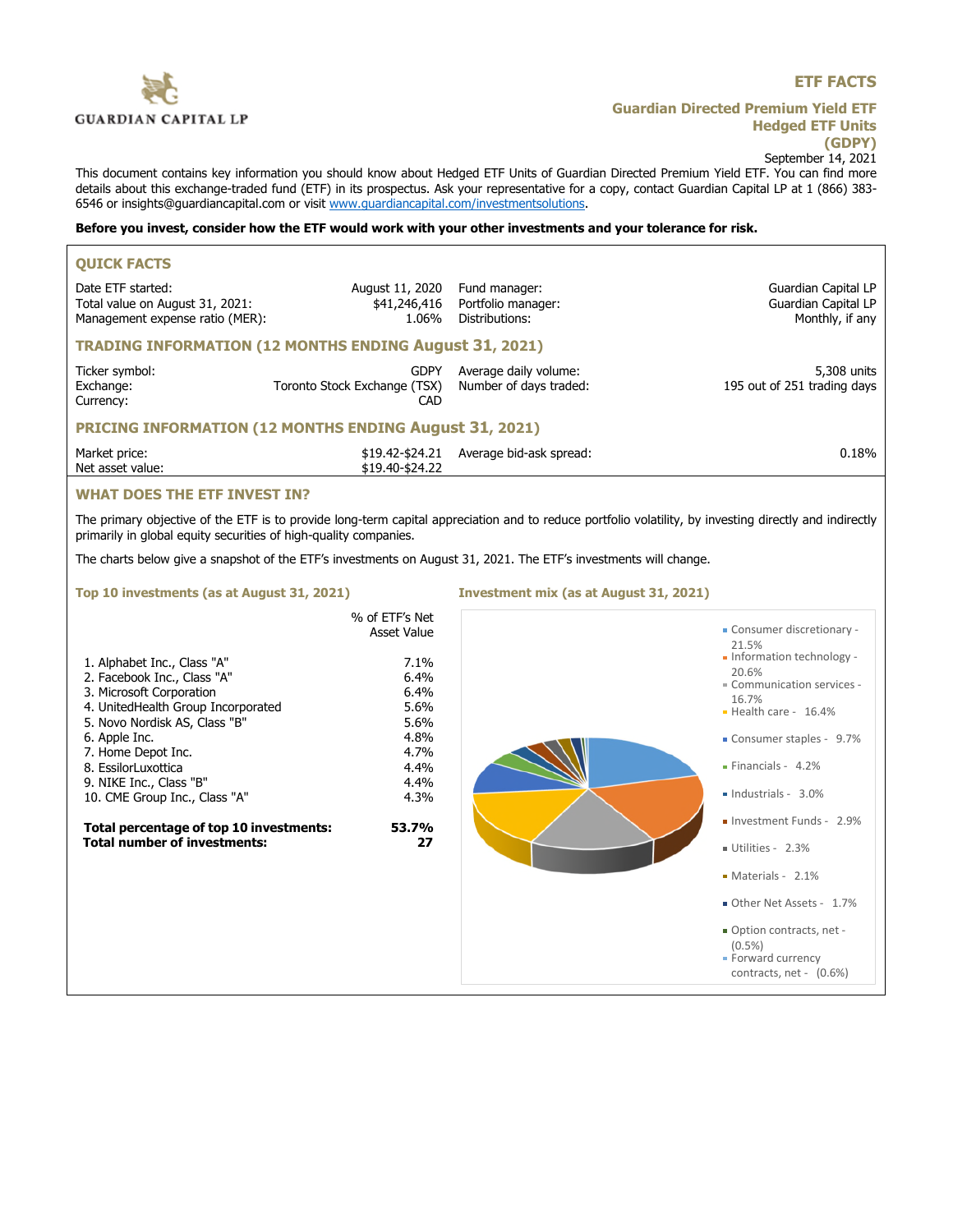# **HOW RISKY IS IT?**

### **RISK RATING**

The value of the ETF can go down as well as up. You could lose money.

One way to gauge risk is to look at how much an ETF's returns change over time. This is called "volatility".

In general, ETFs with higher volatility will have returns that change more over time. They typically have a greater chance of losing money and may have a greater chance of higher returns. ETFs with lower volatility tend to have returns that change less over time. They typically have lower returns and may have a lower chance of losing money.

Guardian Capital LP has rated the volatility of this ETF as medium.



For more information about the risk rating and specific risks that can affect the ETF's returns, see the "Risk Factors" section of the ETF's prospectus.

### **NO GUARANTEES**

ETF's do not have any guarantees. You may not get back the amount of money you invest.

### **HOW HAS THE ETF PERFORMED?**

This section tells you how the Hedged ETF Units of the ETF have performed, with returns calculated using the ETF's net asset value (NAV). However, this information is not available because the ETF has not yet completed a calendar year.

### **Year-by-year returns**

This section tells you how the Hedged ETF Units of the ETF have performed in past calendar years. However, this information is not available because the ETF has not yet completed a calendar year.

#### **Best and worst 3-month returns**

This section shows the best and worst returns for the Hedged ETF Units of the ETF in a 3-month period. However, this information is not available because the ETF has not yet completed a calendar year.

#### **Average return**

As of August 31, 2021, the annual compounded return of this ETF was 25.93% since inception. If you had invested \$1,000 in this ETF since inception, your investment would now be worth \$1,275.81.

### **TRADING ETFS**

ETFs hold a basket of investments, like mutual funds, but trade on exchanges like stocks. Here are a few things to keep in mind when trading ETFs.

#### **Pricing**

ETFs have two sets of prices: market price and net asset value (NAV).

#### **Market price**

- ETFs are bought and sold on exchanges at the market price. The market price can change throughout the trading day. Factors like supply, demand, and changes in the value of an ETF's investments can affect the market price.
- You can get price quotes any time during the trading day. Quotes have two parts: bid and ask.
- The bid is the highest price a buyer is willing to pay if you want to sell your ETF units. The ask is the lowest price a seller is willing to accept if you want to buy ETF units. The difference between the two is called the "bid-ask spread".
- In general, a smaller bid-ask spread means the ETF is more liquid. That means you are more likely to get the price you expect.

#### **Net Asset Value**

- Like mutual funds, ETFs have a NAV. It is calculated after the close of each trading day and reflects the value of an ETF's investments at that point in time.
- NAV is used to calculate financial information for reporting purposes like the returns shown in this document.

#### **Orders**

There are two main options for placing trades: market orders and limit orders. A market order lets you buy or sell units at the current market price. A limit order lets you set the price at which you are willing to buy or sell units.

#### **Timing**

In general, market prices of ETFs can be more volatile around the start and end of the trading day. Consider using a limit order or placing a trade at another time during the day.